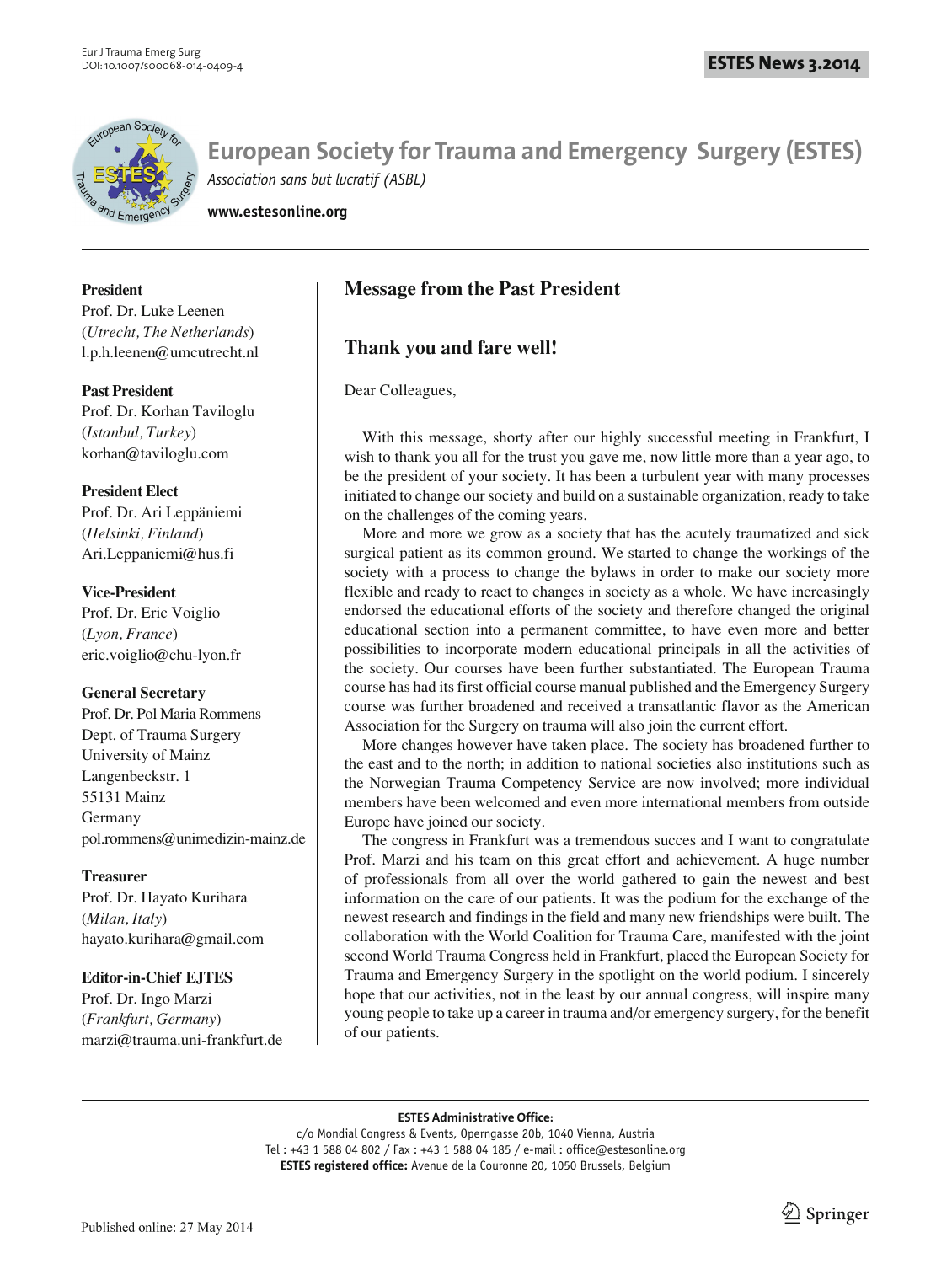

**European Society for Trauma and Emergency Surgery (ESTES)** *Association sans but lucratif (ASBL)*

**www.estesonline.org**

#### **President**

Prof. Dr. Luke Leenen (*Utrecht, The Netherlands*) l.p.h.leenen@umcutrecht.nl

#### **Past President**

Prof. Dr. Korhan Taviloglu (*Istanbul, Turkey*) korhan@taviloglu.com

#### **President Elect**

Prof. Dr. Ari Leppäniemi (*Helsinki, Finland*) Ari.Leppaniemi@hus.fi

## **Vice-President**

Prof. Dr. Eric Voiglio (*Lyon, France*) eric.voiglio@chu-lyon.fr

#### **General Secretary**

Prof. Dr. Pol Maria Rommens Dept. of Trauma Surgery University of Mainz Langenbeckstr. 1 55131 Mainz Germany pol.rommens@unimedizin-mainz.de

#### **Treasurer**

Prof. Dr. Hayato Kurihara (*Milan, Italy*) hayato.kurihara@gmail.com

# **Editor-in-Chief EJTES**

Prof. Dr. Ingo Marzi (*Frankfurt, Germany*) marzi@trauma.uni-frankfurt.de

It has been a privilege and an honor to serve the society in the past year as your president. I wish the current president Ari Leppäniemi much wisdom and good luck in his office for the coming year. I myself will serve our society as a past president for another year and hope to meet many of you at one of our many activities.

Sincerely Yours, Prof. Dr. Luke Leenen, FACS Past President of ESTES

#### **ESTES Administrative Office:**

c/o Mondial Congress & Events, Operngasse 20b, 1040 Vienna, Austria Tel : +43 1 588 04 802 / Fax : +43 1 588 04 185 / e-mail : office@estesonline.org **ESTES registered office:** Avenue de la Couronne 20, 1050 Brussels, Belgium